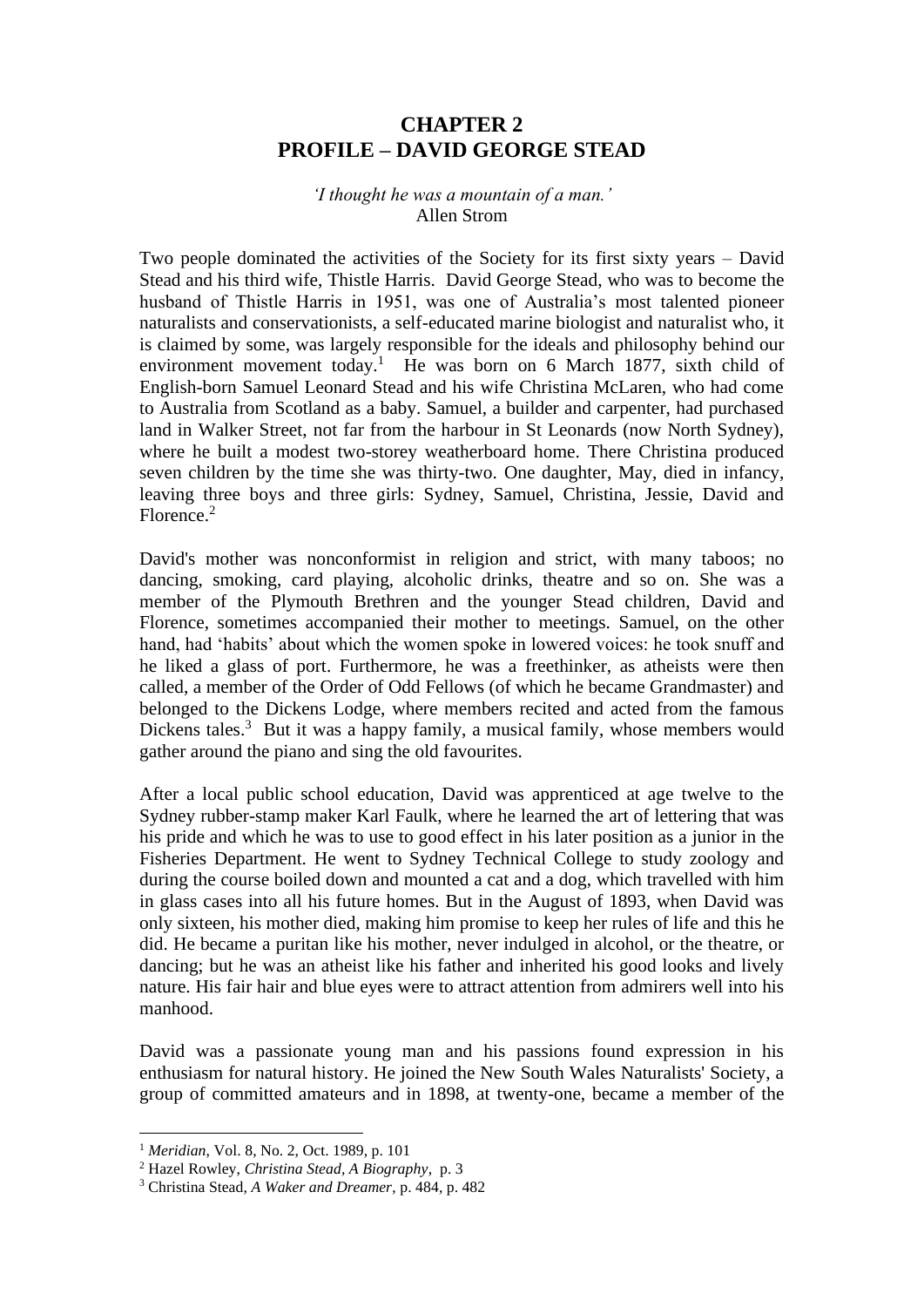professional scientific body, the Linnean Society of New South Wales. By 1900 he had several short articles published by the prestigious British Linnean Society.<sup>4</sup> Later, in 1910, when elected a Fellow of the Linnean Society in London, he was said to be the youngest person ever elected to that favoured position. In 1901, following his writings on international affairs, he was made a member of International Conciliation, one of the first world peace bodies, based in New York. <sup>5</sup>

Florence Stead, David's younger sister, was working at David Jones, the Sydney department store, as a seamstress and introduced David to her fellow worker, Ellen Butters. David and Ellen were married on 17 August 1901, but it was a difficult time for Ellen, who came from a very devout family. The twenty-four-year-old groom refused to take part in a religious service and the bride's father refused to welcome the married couple into the family home.

By 1902 David's expertise in the area of marine studies led to his being appointed a scientific assistant under Harold Dannevig, Director, in the NSW Fisheries Commission, employment being from May 1902, at the annual salary of £200. His home in Rockdale boasted a menagerie in the back garden, where he kept venomous black snakes and a diamond python snake. Two months after his appointment to the Commission, a daughter was born to Ellen, on 17 July 1902 (twelve days before Thistle Harris was born only a few suburbs away); she was named Christina Ellen Stead. Grandfather Butters refused to speak to his daughter or look at his grandchild.<sup>6</sup> Three years after her marriage Ellen died, her family claimed of a broken heart, although her death certificate records a burst appendix followed by septic absorption and heart failure eighteen days later. She was twenty-eight when she died in Prince Alfred Hospital, Camperdown, on 9 December 1904. <sup>7</sup>

The girl-child Christina was mothered by her father, who became a dominating figure in her life, with far-reaching effects on her personality. He told her stories peopled with the sea monsters and land animals he loved so much. His youngest sister, Florence, went to live with Christina and her father immediately after the death of Ellen, keeping house and looking after Christina and her own daughter, Gwen, who was born in July 1903. Christina wrote later in life, 'these were very gay years with the brother and sister in the house together; but David was very young, he had to remarry'.<sup>8</sup>

David Stead met Ada Gibbins through her father, Frederick Gibbins, a man of some means, with business interests in oyster farming and timber. Ada was a dark, pretty young woman, but of fragile health; she had attended a private finishing school in the Blue Mountains where she learned lady-like accomplishments and, at age twentyseven, when she met David Stead, was living at home with her parents and one unmarried brother, wondering about her prospects. It seems, from the beginning, to have been a marriage more of convenience than of love.<sup>9</sup> Christina would always claim that her stepmother was married off by her father, Frederick Gibbins, against

<sup>4</sup> Hazel Rowley, p. 4

<sup>&</sup>lt;sup>5</sup> D. G. Stead papers, ML MSS 5413. Notes by Gilbert Stead

<sup>6</sup> Hazel Rowley, p. 5

<sup>7</sup> Chris Williams, p. 6

<sup>8</sup> C. Stead, *A Waker and Dreamer*, p. 488

<sup>9</sup> Hazel Rowley, p. 13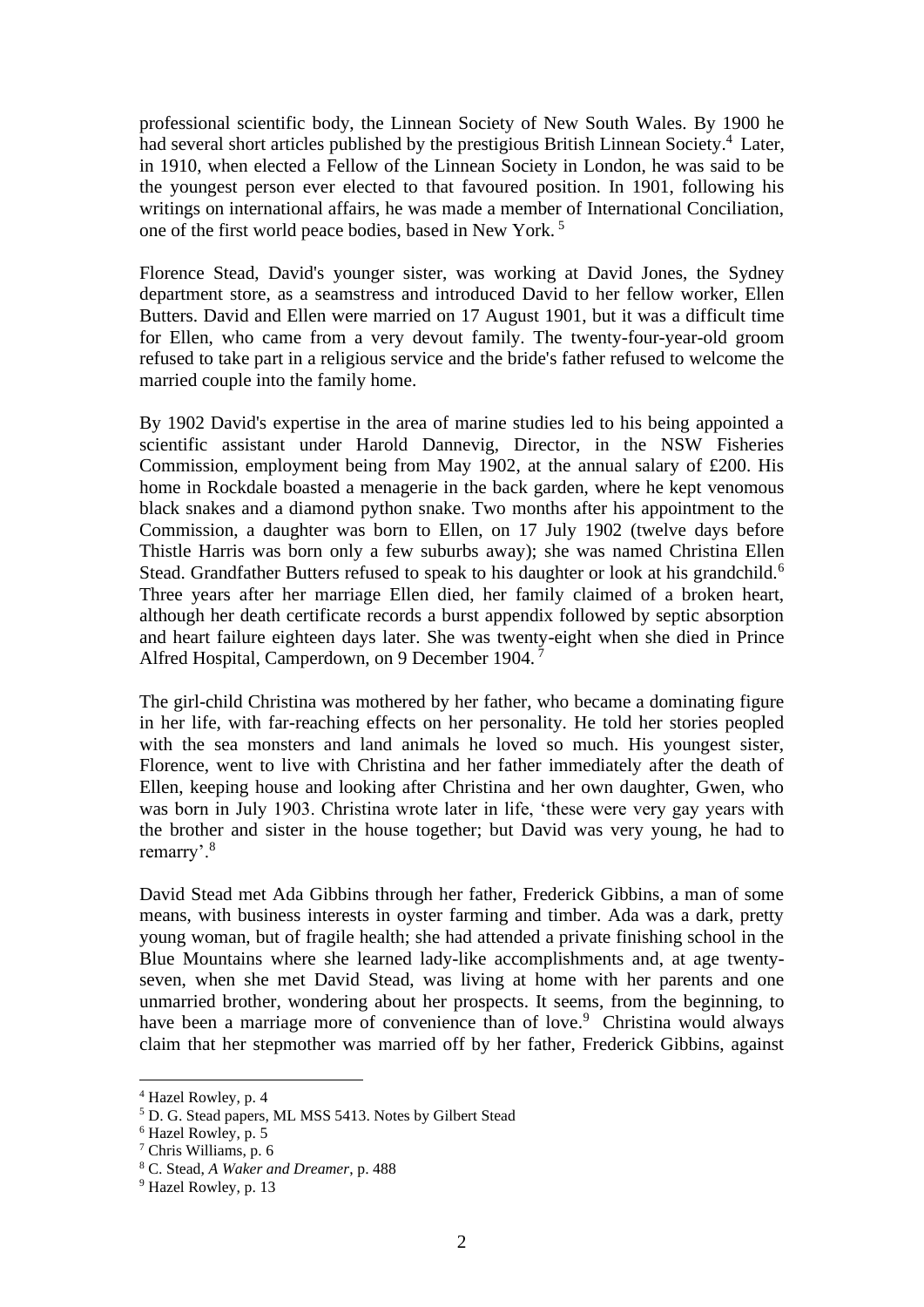her will.<sup>10</sup> The wedding was held on New Year's Day, 1907. David Stead agreed to a religious service, but no church, so the Anglican rites were performed in the drawing room of the Gibbins home, 'Dappeto'. Frederick Gibbins offered the couple a big house, rent free, at "Lydham Hall" in Bexley and there David and Ada Stead lived for the next ten years, producing a family of four boys and two girls. The boys were named after scientists: David Darwin (born 1907), Frederick Huxley (born 1910), Samuel Kelvin (born 1915) and Gilbert Jordan (born 1917); Catherine Ada (Kate or Kit) was born in 1908 and Doris Weeta in 1912.

Christina wrote in later life, 'When the father remarried, I was past four and soon I was looking after a younger child and then younger and then I became the cradle rocker and message runner and the one who sang the sleep and told tales'.<sup>11</sup> She was to write also in another context, 'My stepmother did not like me, very natural, as I was the kind of child only a mother could love and then probably with doubts: her treatment of me was dubious'.<sup>12</sup>

In January 1917 Frederick Gibbins died and to the family's dismay the houses "Dappeto" and "Lydham Hall" had to be sold to pay off his debts. David Stead found a house at Watson's Bay, a two-storey weatherboard building at 14 Pacific Street, very much in need of renovation, but close to the harbour and a delight for the children. He named the house "Boongarre", after an Aboriginal chief who had lived in the area. But life was not always sunny; there was insufficient income to support a family of seven children and maintain the house in reasonable condition. Ada, bitter about the wretchedness of her situation, rarely even spoke to her husband. Christina wrote dramatically about this period in the family life in her book *The Man Who Loved Children*. Sam, the father, was based on her father, David, and Henny was his second wife, step-mother to Sam's daughter, Louie. 'Louie had actually once or twice had moments when she could listen to Henny's scoldings and (although she trembled and cried bitterly) could recognise that they came from some illness, her neuralgias, or cold hands and feet, or the accumulation of bills, or from Sam's noisy joys with the children, and perennial humanitarian orations'.<sup>13</sup>

In 1941 Thistle Harris was to receive a parcel from New York from Christina Stead. It contained a copy of Christina's book *The Man Who Loved Children* and contained the following inscription:

> To Dear Thistle — A Strindberg Family Robinson in some respects might be considered a private letter to Thistle from Christina Stead New York August 1941<sup>14</sup>

In April 1942 Christina wrote to Thistle saying, among other things, 'Yes, I feel that the characters in TMWLC are very very real ... I am always surprised at my memory for detail . . . Sam did really boil a fish for oil ... and Henny really did play cards out

 $10$  ibid

<sup>11</sup> C. Stead, *Ocean of Story*

<sup>12</sup> Chris Williams, p. 17

<sup>13</sup> C. Stead, *The Man Who Loved Children*, p. 35

<sup>&</sup>lt;sup>14</sup> Selected Letters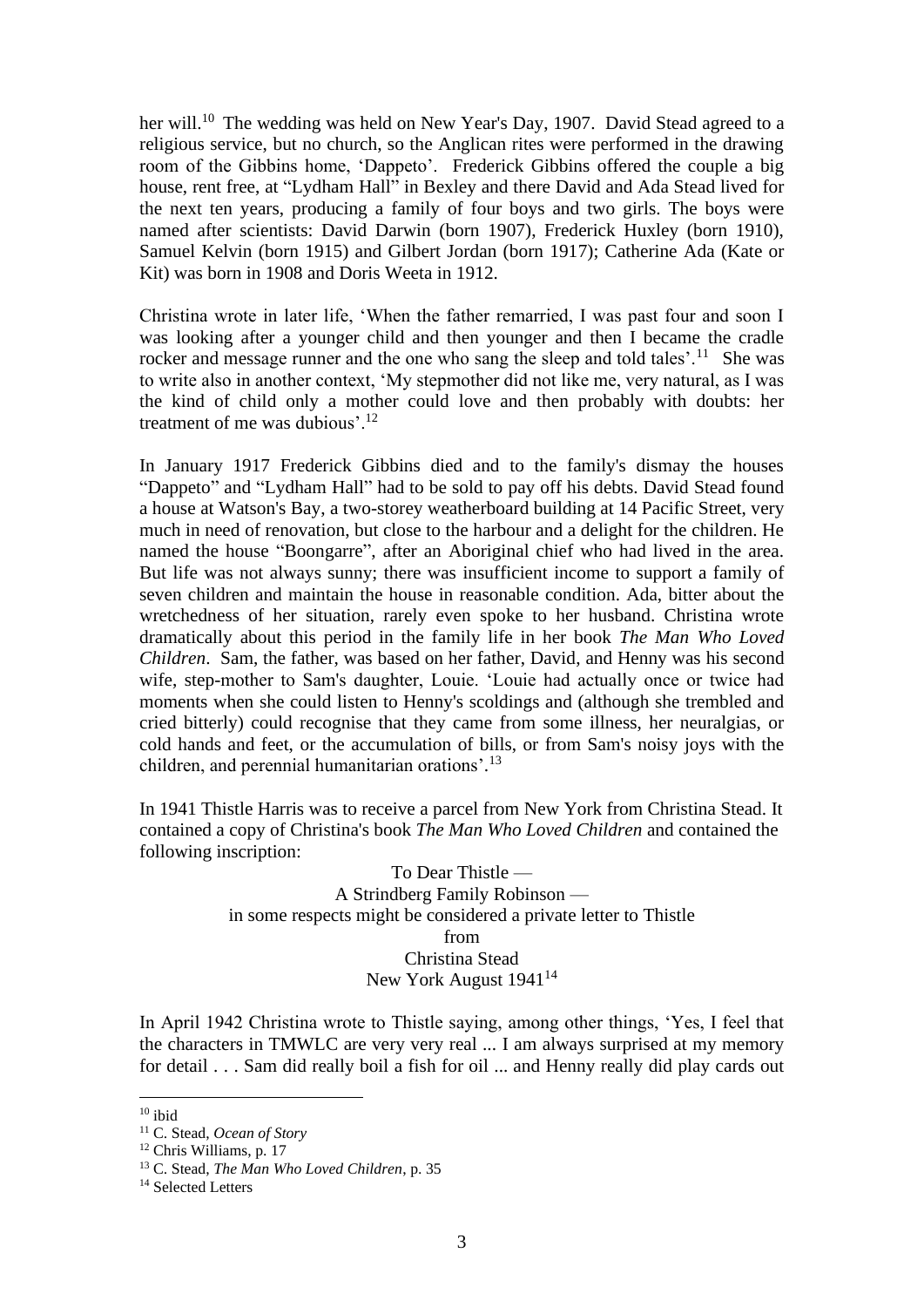of desperation and so on, so on: it did not happen exactly all on one day but what I did is a very real representation of life as it was then. As to the details: I am very happy to hear you say that you recognise them. I did not invent, naturally ...' <sup>15</sup>

Henny, the dispirited wife, says to her husband, Sam: 'I've had the house stinking like a corpse cellar with your formalin that you're proud of and had to put up with your vile animals and idiotic collections and your blood-and-bone in the garden and everlasting talk, talk, talk, talk, talk', she screamed in a hoarse voice, 'boring me, filling my ears with talk, jaw, jaw, till I thought the only way was to kill myself to escape you and your world of big bluffs and big sticks, saving the whole rotten world with your talk'.<sup>16</sup>

In her old age, Thistle Harris would say that she saw *The Man Who Loved Children* as 'substantially true', but she also thought the novel 'tremendously cruel'.<sup>17</sup>

In spite of possible shortcomings as both a husband and a father, David's scientific work surged ahead. He was a prolific writer; in 1904, using the pen-name "Physalia", he wrote for a New South Wales newspaper *The St George Call* a series of fifty weekly articles under the title *Nature Notes*. His published articles, papers and reports - most of them issued by the New South Wales Government and various natural history and scientific societies in Australia and beyond, comprehensively covered the wide field of fisheries, fishes, crustaceans and allied matters. His best-known books and papers are *Fishes of Australia* (1906); *The Edible Fishes of New South Wales* (1908) - said by Gilbert P. Whitley (*Fisheries Newsletter*, September 1957) to be 'still most readable and authoritative to this day'; *Crustaceans, Ancient, Modern and Mythical* (1905); additions to the *Fish Fauna of New South Wales* (1907); *Eggs and Breeding Habits of Fishes* (1910); *Fisheries of New South Wales (1910); The Future of Commercial Marine Fishing in New South Wales (1911); Whales and Whaling in Australian Seas* (1927); *The Tree Book* (1933); *Giants and Pigmies of the Deep* (1933); *The Rabbit in Australia (*1935); *The Fisheries of British Malaya* (1923); *Marine and Fresh Water Fisheries of Australia (*1924). He left behind a completed manuscript *Sharks and Rays of Australian Seas*, published posthumously by Angus and Robertson in 1963.

Stead was always concerned to translate biological detail into language that nonexperts could understand. His best known published works *Fishes of Australia* (1906) and *The Edible Fishes of New South Wales* (1908), were also acclaimed for their detailed photographic plates and drawings. The former Curator of Fishes at the Australian Museum, John Paxton, said Stead's contribution as a fisheries biologist was significant. 'His *Fishes of Australia* is a popularisation. He, throughout his career, I think, attempted to popularise science, to educate the general public on those things that he was interested in, and certainly in his *Fishes of Australia* this is a book that wasn't written as much for the scientific community as for the general public.' Yet Paxton agrees that the photographic plates in his *Fishes of Australia* are of a quality that scientists could appreciate. 'He did a number of drawings himself and his drawings are quite good, but with his photographs he took the time to preserve the fish, to have all the fin rays standing up and, from a scientific point of view, you can,

<sup>&</sup>lt;sup>15</sup> Selected Letters

<sup>16</sup> *The Man Who Loved Children*, p. 143

<sup>&</sup>lt;sup>17</sup> Conversation between Hazel Rowley and Thistle Stead, 15 January 15 1987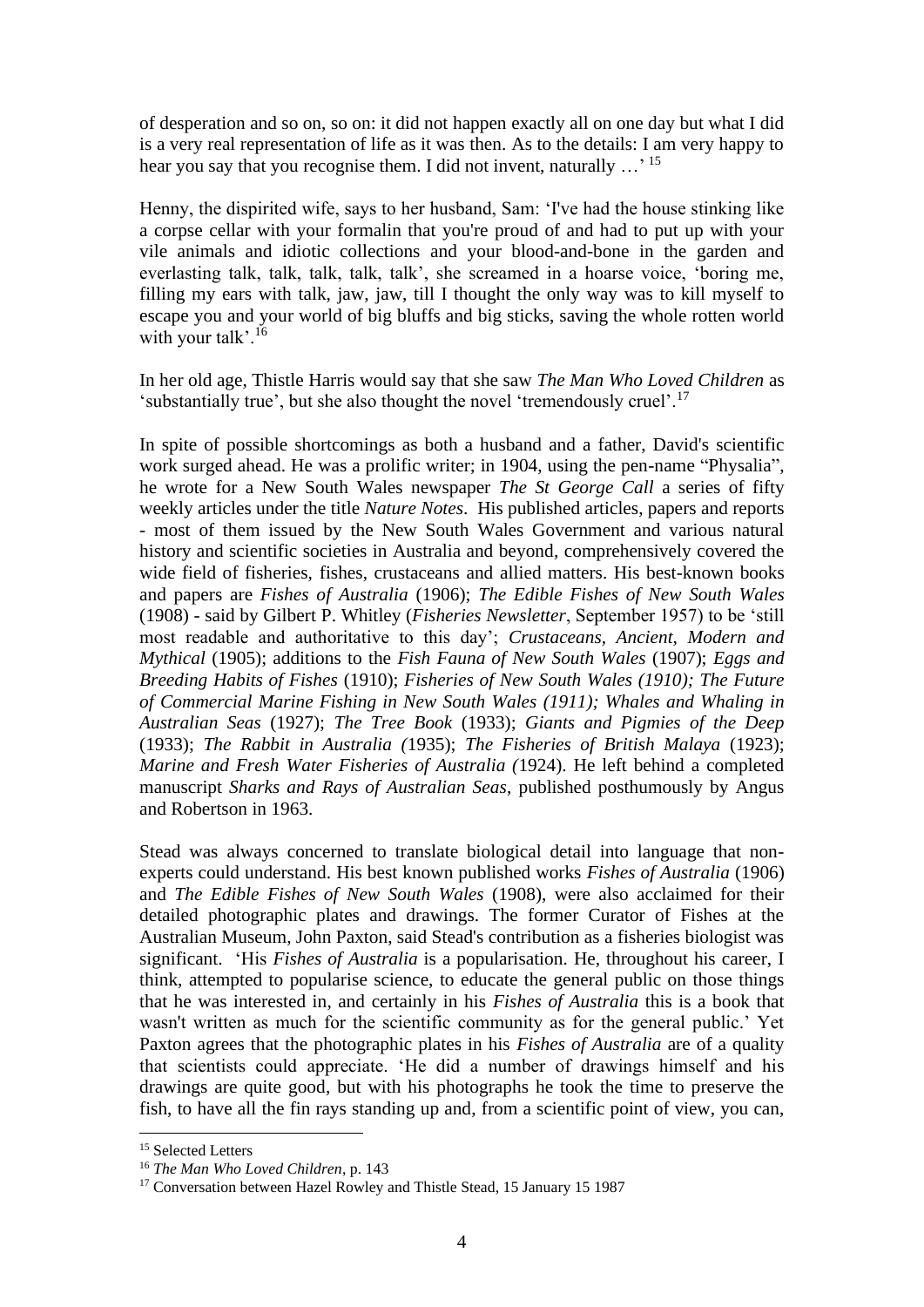from his plates, count the number of scale rows the fish has, count the number of fin spines and rays … today we use colour, which was not available to him at that time. So his illustrations are excellent.<sup>' 18</sup>

In 1914, as Special Fisheries Commissioner, Stead travelled overseas to investigate British, European and American Fisheries for the New South Wales Government, returning to Australia in 1915. His task in England was also to buy three modern steam trawlers in Hull. 'The trawlers sailed out across the world and for five lively years we had nothing but trawling and fishing talk.'<sup>19</sup> Stead was to be General Manager of the State Trawling Industry from 1915 to 1920 and this setting up of Australia's first state trawling industry was probably his most radical achievement. It was a visionary socialistic scheme to harness cheap food for the masses and, not only did he have to campaign to sell the idea, he was responsible for setting up the organisational machinery to make the industry viable. A pamphlet published in 1915 shows his enthusiasm:

'Cheap food for the people. What state fish costs. State trawled fish is as choice as it is cheap. Inshore and estuarine fish is also obtained direct from the fisherman and retailed at prices from one-third to one-half of those ruling in the establishments of grasping middle men'.<sup>20</sup>

However, for several years during his post as manager of the State Trawling Industry, he had been the target of defamatory attacks by the conservative Opposition in Parliament. He was accused of 'fishing out' the waters, of costly mismanagement. In 1916, the first of a series of damning government reports was produced calling Stead's administrative competence into question. By mid-1918 allegations that tons of fish had been condemned by health inspectors and dumped at sea were widespread; the previous year's loss in the state trawling industry was put at twenty-four thousand pounds. <sup>21</sup>

A Royal Commission into the State Trawling Industry, conducted by Mr G. Mason Allard, was set up in April 1919 and the pressure on the government continued. In his report of January 1920, the Commissioner expressed his appreciation of Mr Stead: 'The amount of labour, the scientific knowledge, the power of acquiring technical and practical knowledge, the enthusiasm and love of the work which [he] has brought to bear upon the industry from its inception, even in most disheartening circumstances, and he deserves considerable credit for his efforts'. The Commissioner went on to say that Stead was first and foremost a scientific man and 'has not throughout exhibited the possession of the business sense.'<sup>22</sup> Mr Allard recommended that Stead's 'undoubted attainments and scientific knowledge concerning fish and fish culture should be more effectively used in connection with the work of the Fisheries Department throughout the country than has been done in the past, for in some measure these qualifications have been wasted of recent years ... I suggest that there should be a Board of Advice to the Minister ... Mr Stead to be consultant to the board;

<sup>18</sup> *Meridian,* ibid, p. 107-108

<sup>19</sup> C. Stead, *A Waker and Dreamer*, p. 490

<sup>20</sup> *Meridian*, ibid. p. 108

<sup>21</sup> *Sydney Morning Herald* 26.9.18 and *Daily Telegraph* 26.9.18

 $22$  Fourth Sectional Report of the Royal Commission to inquire into the Public Service of New South Wales upon the State Trawling Industry, New South Wales. Parliamentary Papers, 1st Session, 1920, Vol. 1, p. 48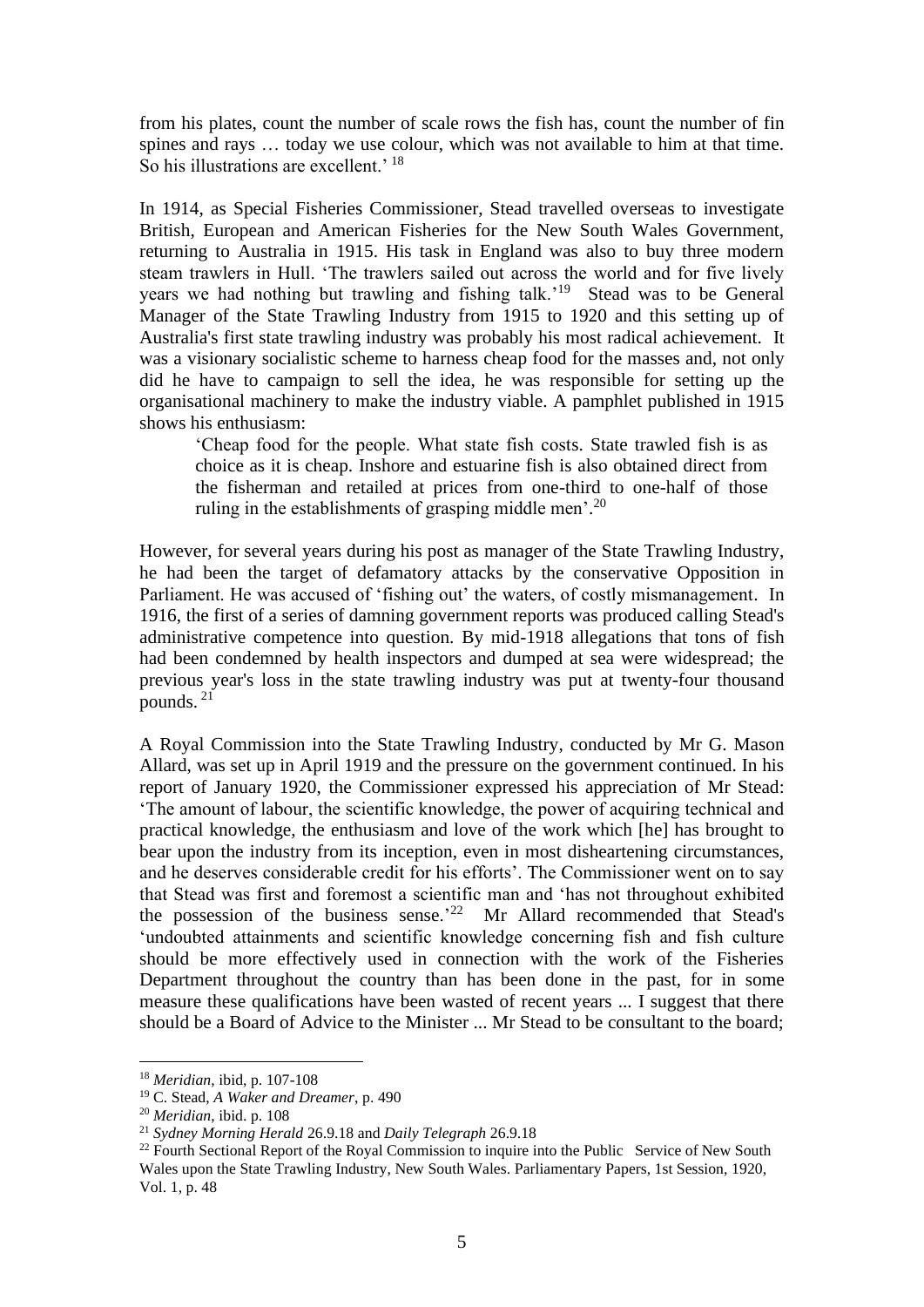the board to meet once a week; and the members and consultant to be suitably remunerated'.<sup>23</sup> Stead was subsequently relieved of his post as general manager of state trawling early in 1920.

In 1956 a book, *Naturecraft in Australia*, was produced by the Wild Life Preservation Society of Australia, edited and arranged by Thistle Y. Harris. An appendix outlined briefly the charter of the Society, pointing out that it existed for the purpose of encouraging the protection and general conservation of Australian fauna and flora. 'The general policy of the Society through the years has been an educational one; for its officers believe - and always have believed - that a conservation-minded public is the best safeguard the bushland can have. It aims, therefore, at educating the people to understand the desirability of a conservation policy, through a knowledge of fauna and flora and its environment ... In addition, it opens the gate to an understanding of the relationships between the plants and animals living in the bush, and of the factors necessary to their continued existence.'

The protection of all marsupials was part of the Society's early work; the saving of the koala, in particular, was a long fight. Skins labelled 'wombat' were being exported to the United States. When David Stead discovered this, he wrote to the United States President Herbert C. Hoover. In response, Hoover agreed to ban all skins, however labelled and the koala trade, robbed of its most important market, soon ceased. This was a major victory.

Today the work of the Wildlife Preservation Society of Australia continues under the capable leadership of National President Patrick Medway. In more recent times the Society has played a leading role in the preservation of a long list of national parks and in the creation of many World Heritage Areas. The conservation movement today owes a debt to founders like David Stead and the following tribute, expressed at the time of his death, was one of many praising his idealism and enthusiasm:

'It was a privilege to have been associated with him in his wonderful record of work for the conservation of our Flora and Fauna. The status of the W.L.P.S. and its reputation today are a monument to him as, for very many years, he was the power and his the initiative that inspired its work. The World - and Australia in particular - is the better for one David G. Stead having passed through it'. $24$ 

Allen Strom, who was Secretary of the Wild Life Preservation Society immediately after Stead in the 1940s, said Stead was crucial in getting Governments to take the conservation movement seriously in the early years of this century:

'I thought he was a mountain of a man as it were, in other words, he dominated the scene. He demonstrated in those times that I first met him that he was dedicated to the cause of what they now call 'Nature Conservation', that was called Wild Life Preservation in those days and I was quite impressed. The point was, he'd been fundamental in the establishment of the organisation back in 1909 and by the time I got there, of course it was a number of years later, over thirty years later, and the organisation was well established, it was well known and of course it was effective in the community, as effective as

 $23$  ibid. p. 49

<sup>24</sup> *Australian Wild Life*, Vol. 3, No. 3, March 1958, p. 5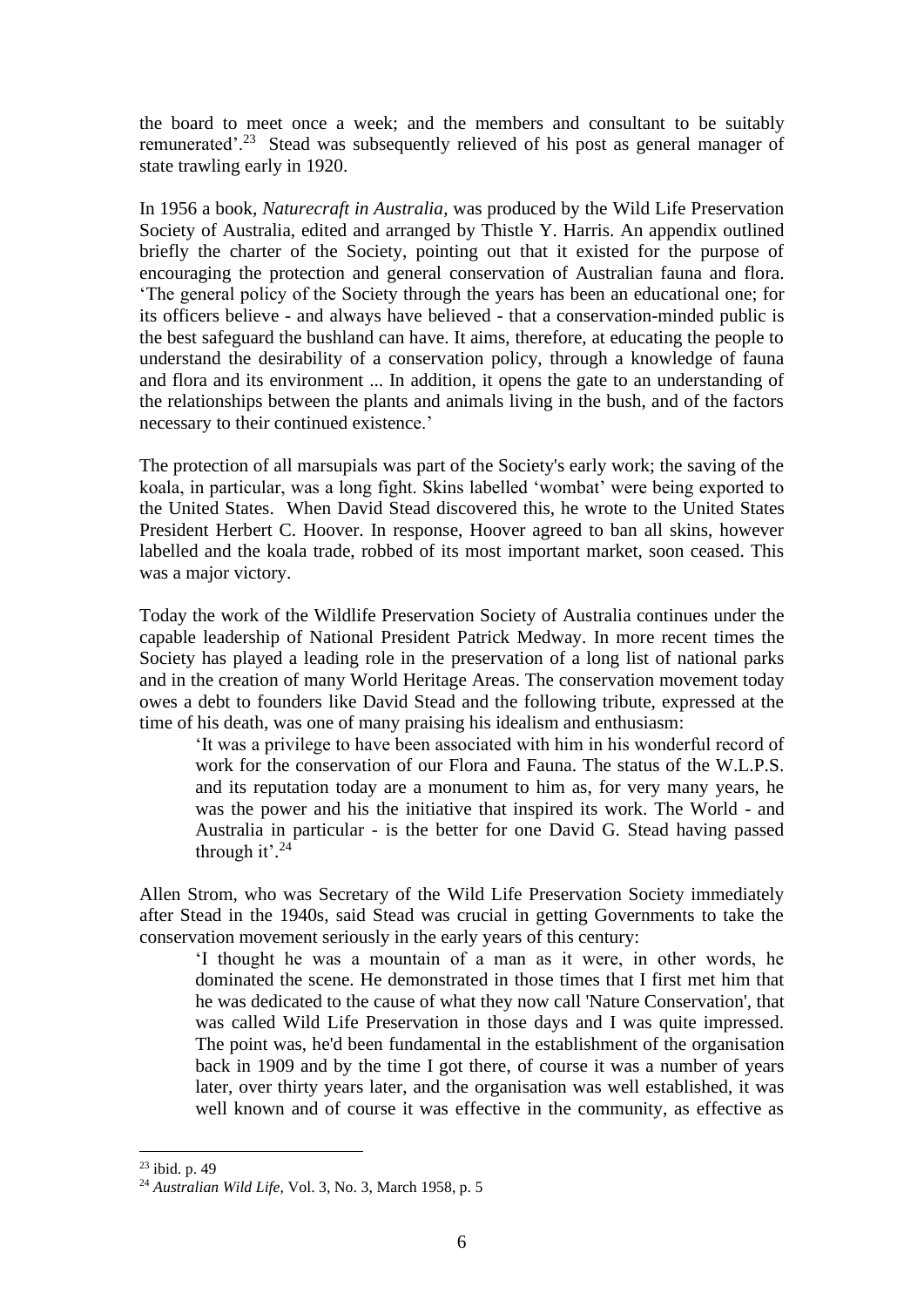you might imagine any organisation at that time would be. After all, let us not forget that there was very little in the way of nature conservation from the point of view of conviction of administration by the '40s. In other words, the whole thing was just beginning and I think that all that was due entirely to the perseverance of this man and the way in which he could influence other people to be in it as well'. 25

But Stead's lack of an academic education was to him a bitter disappointment all his life. As a young man active in the Naturalists' Society and the Linnean Society, he found himself brushed aside by the academics, not prepared to listen to a young man with no academic qualifications whatsoever. 'He was conscious that he was a nobody as far as the academics were concerned and it acted as a frustration to him all his life and I think it affected his whole personality'. So said Thistle Harris in an interview in 1987.

Among his friends in the Naturalists' Society of New South Wales, David Stead did not feel inferior, because few of them were academics, although possessing profound knowledge in their own fields. The unwritten code of behaviour among the Naturalists was, if you have knowledge, pass it on and share it around. Many of the members were David's personal friends - people he met in trams, on buses, on the beach; in talking with them he aroused their interest.

David Stead was a great lover of Australia; in his library there were Henry Lawson and Banjo Paterson. *On Our Selection* was there, but Henry Handel Richardson, for example, was far too literary for him, Christina Stead recalls.<sup>26</sup> There were no novels in the library - he didn't approve of novels - but there were of course books on science, history and psychology.

In 1919 David Stead told his daughter Christina that he had fallen in love with a schoolgirl her own age. Christina, who often went on the Naturalists' excursions and knew Thistle Harris, was greatly shocked and it seems that David himself decided the romance should not develop beyond a friendship of kindred interests.

Apparently still in the employ of the Public Service, David Stead was offered a twoyear posting as Fisheries Commissioner and Director of Food Supplies in British Malaya. He left Sydney on 31 December 1921, bearing with him a letter from the Lord Mayor; its contents strike a euphemistic note after the calumny and criticism of the previous years:

'The bearer of this document, Mr David G. Stead, is one of the leading public officers of the State of New South Wales and is about to commence a travel on official service to British Malaya, his services having been made available to the British Government there by the Government of New South Wales for the purpose of reporting upon Malayan Fisheries.

<sup>25</sup> *Meridian*, ibid, p. 106

<sup>&</sup>lt;sup>26</sup> C. Stead interview with Rodney Wetherell in Australian Literary Studies, Vol. 9, No. 4, October 1980, p. 446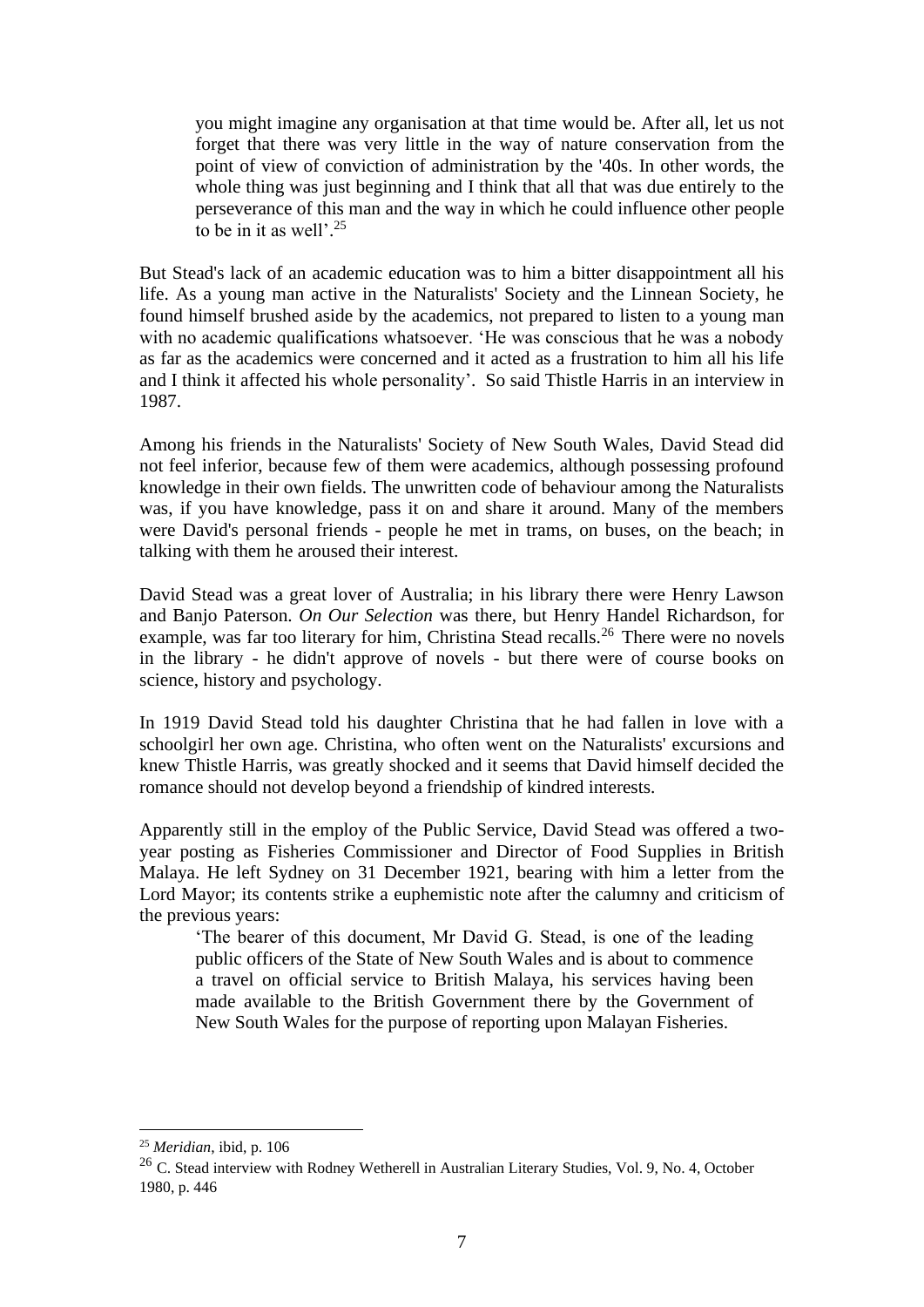'Mr Stead is held in high esteem in this country both for his services to the State in various official capacities for close on twenty years and for his efforts to preserve the Australian fauna and flora.

'He holds a somewhat unique position in Australia. In this connection his efforts have been recognised by the principal world authorities both because of his published works and his activity in deep-sea fishery development'. 27

The letter goes on to list his involvement in the various professional and amateur societies to which he belonged.

Stead was a rebel in Malaya. He was shocked at living conditions there and made his views known in the local press. He believed in equality. When in Singapore and invited to sit on the platform by the Governor of the Federated Malay States he refused because there were to be there no native representatives, only British people.<sup>28</sup> His physical health suffered too, and he was lonely and homesick. Unlike his white associates he never allowed himself the relief of alcohol. He wrote to the family often continuing to write in the nonsense language he had always employed for the children's entertainment. A letter dated 27 May 1922 is written in this vein:

'I expect you arr trieing too B a fairlie goode boie if you aint you betr start now so you will no the way wen I kum home. Luv to evryboddie and all be goode. Thoes who duz thare dutie ar luvly wuns they will get some frootie and some kurren bunz. From DadPad the Boald'.<sup>29</sup>

There is no direct evidence that David Stead and Thistle corresponded when he was in Malaya, but Christina Stead, in *The Man Who Loved Children*, writes of Sam Pollit's correspondence with the young naturalist Gillian Roebuck. Christina was David's confidante on most of his personal affairs so it is not unreasonable to conjecture that she knew of his contact by letter with the young naturalist, Thistle. Gillian concludes her letter to Sam, 'Yes, I am serious about Wild Life: it gives me a wonderful feeling for nature and has expanded my interests: I really love nature now, thanks to your teaching: I mean real love. It was just something to do before'.<sup>30</sup> Sam returns home from Malaya and the family move house after the death of Henny's father. 'Spring was coming on and Sam was very restless. For weeks he would love Gillian Roebuck; then he would go to see Saul Pilgrim's sister, Mrs Virginia Prescott, a widow ... Sam did not love her, but when his feeling for the nature-spelled girl, Gillian, became too strong, he went and talked to Virginia. He was unable to see Gillian because they both felt they were too conspicuous in either Baltimore or Washington and Sam despised hole-in-the-corner meetings: it was not worthy of them'.<sup>31</sup>

Before he left for Malaya in 1921, David Stead had commenced a weekly children's feature article which appeared as 'The Great Outdoors' in the Sunday Times, using the pen-name 'Dinnawan.' He continued writing from abroad until the last article appeared in April 1923.

<sup>&</sup>lt;sup>27</sup> ML Stead Papers MSS 5715 Box  $1/25$ . Letter dated December 12, 1921

<sup>28</sup> C. Stead, *A Waker and Dreamer*, p. 491

<sup>29</sup> Chris Williams, p. 26

<sup>30</sup>*The Man Who Loved Children*, p. 237

<sup>31</sup> *The Man Who Loved Children*, p. 356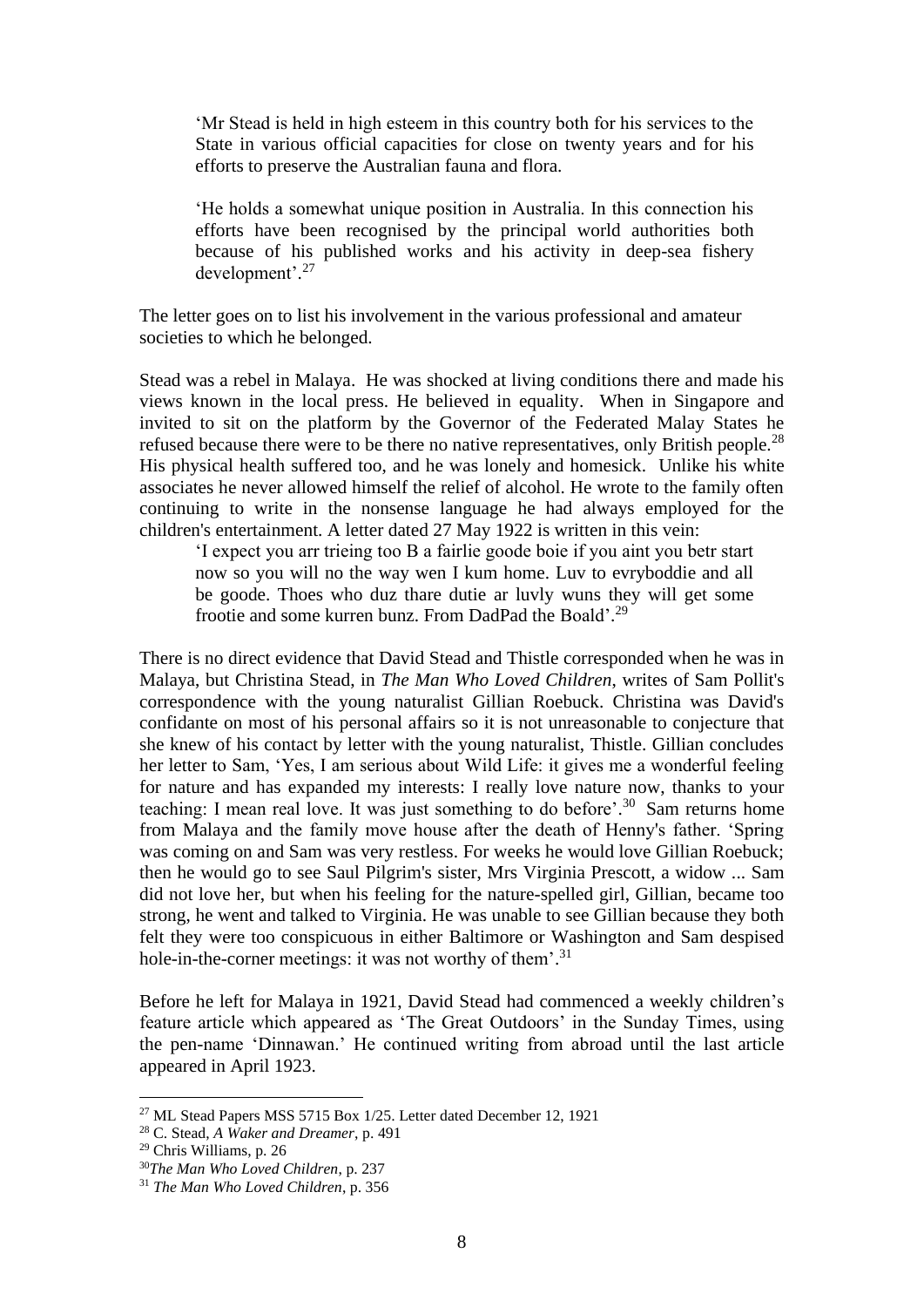'I am Dinnawan the emu, and though I must confess that I am especially fond of the great grassy plains and the glorious rolling downs, I am really not so very particular about the kind of country so long as there are some nice open spaces here and there. But wherever I am and for all my life, I've been filled always with the desire to know, about everything that I've seen, just like you, Everyboy. Folks do call me inquisitive, but then, I've heard them say that about you, too. Well, Everyboy, here we meet again and I hope you've brought a pair of well-oiled legs with you this morning, for we're going on a long bushwalk ... I've brought for company Dirra-diree the wagtail and Googoogaga the merry jester, Old Jack. Dirra-diree will spy out the land for us and, when he is tired, he can rest on my head for a while'.<sup>32</sup>

As something of a compulsive communicator, David Stead also used radio to educate children. He spoke of his travels in Malaya and Scandinavian countries in geography broadcasts. He also gave lectures about his travels and animal life, in public meeting halls. His son, Gilbert, remembers lectures with magic lantern slides lit by an oil lamp, as a visual aid.  $33$ 

In the New South Wales Government Gazette for February 1922, there appeared this notice:

'His Excellency the Governor, with the advice of the Executive Council, has been pleased to approve of -

Mr David George Stead, formerly Manager, State Trawling Industry, being granted leave of absence without pay from 1st September, 1921, to 17th January, 1922, both days inclusive, and from the latter date his services being dispensed with, in terms of section 65 of the Public Service Act, 1902.'

So when Stead returned to Sydney at the end of 1923, there was no job for him. His son, Gilbert, said 'they just wanted to get him and they got him while he was away'.<sup>34</sup> The decision was made in 1923 that the trawlers from State Trawling be sold and in 1924 this was effected by a non-Labor Government. Gilbert Stead added: 'If you read the material that was written, particularly in the press, violently opposing the New South Wales fishing industry and demanding that it be closed down because it was uneconomic, that has to be seen in its true light in the circumstances where, shortly afterwards, a private company called Red Funnel Trawlers set up and they functioned right through those two decades until the Second World War, and profitably too'. 35

The most unfair outcome of Stead's dismissal was the refusal to grant him his superannuation.

In July and August 1924, David Stead was in Honolulu, as part of a New South Wales Government delegation attending the Pan-Pacific Food Preservation Conference. In 1925 he was employed again for a short time, having been appointed Commissioner of a Rabbit Inquiry whose objective was to investigate methods of controlling and exterminating the rabbits that were the scourge of the New South Wales countryside.

<sup>32</sup> *Meridia*n, p. 103

<sup>33</sup> *Meridian*, p. 103

 $34$  ibid. p. 109

<sup>35</sup> ibid. p. 110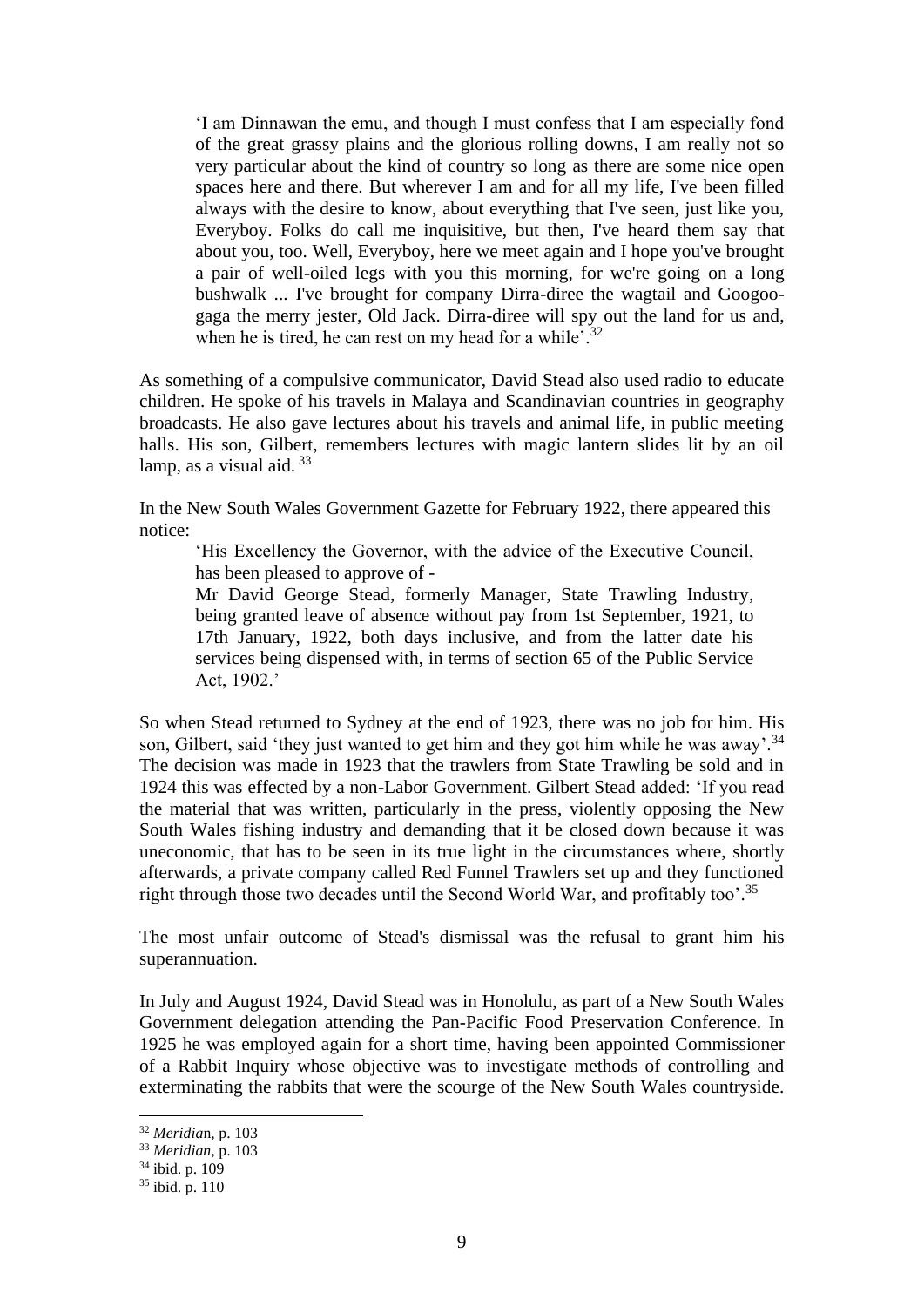He wrote a five-volume report on the rabbit menace, but from 1927 was out of work again.

Out of work, but tireless in his fight for nature conservation, in 1927 Stead was President of the Naturalists' Society of New South Wales, President of the Wild Life Preservation Society of Australia and President of the Aquarium Society of New South Wales, as well as an active member of various other organisations such as the Australian Forest League, the Gould League, Geographical Society of New South Wales and the Royal Zoological Society of New South Wales. But although he was certainly a socialist, he did not join the socialist organisations - he was never a member of the Communist Party, for instance, or the International Workers of the World (I.W.W). Son Gilbert remembers that the first activity of any kind in which he joined his father was a march from Sydney's Eddy Avenue down into the Domain on the 20th anniversary of the 1916 no-conscription vote 'and it was a very big demonstration for a peace demonstration'. 36

Stead's greatest strength was a belief in himself. Christina Stead, although acknowledging that the character, Sam Pollit, in *The Man Who Loved Children*, was based on her father, wrote a less exaggerated portrait of him for the journal *Overland*, published in 1972, fifteen years after her father died. In this short story, '*A Waker and Dream*er', she wrote:

'David's appearance of whiteness, fairness and all that goes with it, dazzled himself. He believed in himself so strongly that, sure of his innocence, pure intentions, he felt he was a favoured son of Fate (which to him was progress, and therefore good), that he was Good, and he could not do anything but good. Those who opposed him, a simple reasoning, were evil. This was not his mother's work, but his own nature. He would sing certain songs, especially when something went wrong in the Department, or his work in the Naturalist Societies, some defeat, jibe, unkind joke; he would sing, 'Dare to be a Daniel, Dare to stand alone, Dare to have a purpose true, and Dare to make it known'.<sup>37</sup>

Stead's uncompromising political style was a product of the social radicalism of the late 19th century and his political interests continued to reflect the major concerns of the left during his life, right up until his death in the 1950s. Christina said: 'My father was a socialist, a state socialist ... He didn't know anything about Fabius or Fabianism. He was just an instinctive socialist who believed in state socialism, as it suited him. But he was not a theoretical man at all'.<sup>38</sup>

Allen Strom said Stead was one of the first to identify conservation as a political issue. 'I think he understood, back in the early part of the 1900s, that the only way in which you could ensure the management of wild life conservation, or nature conservation, was to ensure that you had legislation that provided for the correct administration. And he began to fight for this soon after the Wild Life Preservation Society was established in 1909 and the record shows that he was very nearly there when the First World War commenced and then at the end of the war the Government brought down the Birds and Animals Protection Act - this was about 1918 - but of

<sup>36</sup> ibid. P. 103

<sup>37</sup> ibid. P. 102

<sup>38</sup> R. Wetherell, Australian Literary Studies, Vol. 9, No. 4, p. 443, 436